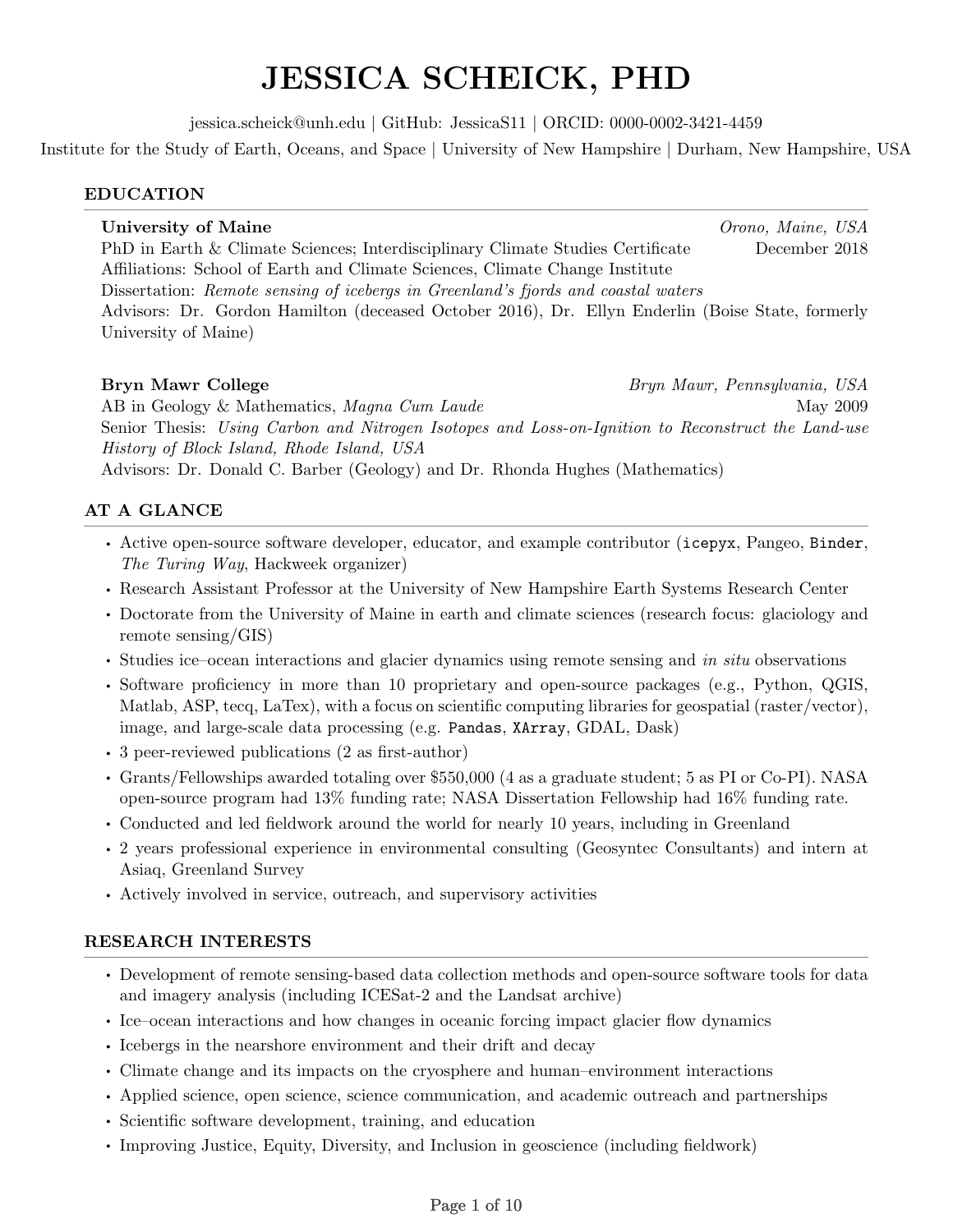### RELEVANT GRANTS AND FELLOWSHIPS

#### Current

PI: NASA (2021–2023), Open-source software to support research with ICESat-2 data, \$249,828,

Co-I: NASA E.7 Support for Open Source Tools, Frameworks, and Libraries (2021–2024), Enhancing analysis of NASA data with the open-source Python Xarray Library, \$556,904, PIs: Scott Henderson (University of Washington) and Deepak Cherian (National Center for Atmospheric Research– NCAR)

Co-I: UNH CoRE (2021–2022), Developing a Pathway toward Justice, Equity, Diversity, and Inclusion within EOS through Recruitment, Collaboration, and Research (JEDI-EOS), Team Lead Co-Is: Katharine Dudarstadt, Danielle Grogan, Shad Zuidema (all UNH)

#### Pending

Co-I: NSF Arctic Systems Science (2022–2026), Collaborative RNA: A Regional Approach Toward Linking the Arctic with the North American East Coast, \$867,180, PI: Katharine Dudarstadt, Co-Is: Jack Dibb, Cameron Wake, Ruth Varner (all UNH)

#### Completed

PI: Oceans Melting Greenland (OMG)–NASA JPL (2017–2018), Inferring Greenland fjord bathymetry using remote sensing observations, \$5,000, Co-PI: Dr. Ellyn Enderlin (Boise State, formerly UMaine)

Recipient: Travel Support (2016–2019), Various, \$3800 (approx.), Travel funding provided by conference and workshop sponsors and organizers. Includes the International Glaciological Society, International Arctic Science Committee, Geohackweek, RemoteEx, and ICESat-2 Hackweek.

PI: NASA Earth and Space Science Fellow (2015–2018), Remote Sensing of Icebergs in Greenland's Fjords and Coastal Waters, \$95,000, 16% funding rate. Co-PI 2015–2016: Dr. Gordon Hamilton (UMaine); Co-PI 2016–2018: Dr. Ellyn Enderlin (Boise State, formerly UMaine)

PI: Maine Space Grant Consortium Fellow (2015), Tracking icebergs from space, \$6,000, Advisor: Dr. Gordon Hamilton (UMaine)

PI: Graduate Student Government (GSG) Grant (2013–2018), Various, \$3,163.86, Multiple grants awarded from the UMaine GSG during four separate grant cycles to support traveling to courses, meetings, and conferences to present research (100% success rate in receiving funding)

Fellow: National Science Foundation IGERT Program (2012–2014), Adaptation to Abrupt Climate Change (A2C2) Integrative Graduate Education and Research Traineeship (IGERT), \$70,000+, Program Director: Dr. Jasmine Saros (UMaine)

Fellow: 2008–2009 Keck Geology Consortium Undergraduate Research Grant (2008–2009), Block Island, Rhode Island: A Microcosm for the Study of Anthropogenic and Natural Environmental Change, Advisors: Dr. Johan Varekamp (Wesleyan University) and Dr. Ellen Thomas (Wesleyan University)

Fellow: Summer Science Research Fellowship, Bryn Mawr College (2007), *History of Mill* Creek, \$3600, Advisor: Dr. Catherine A. Riihimaki (Bryn Mawr College)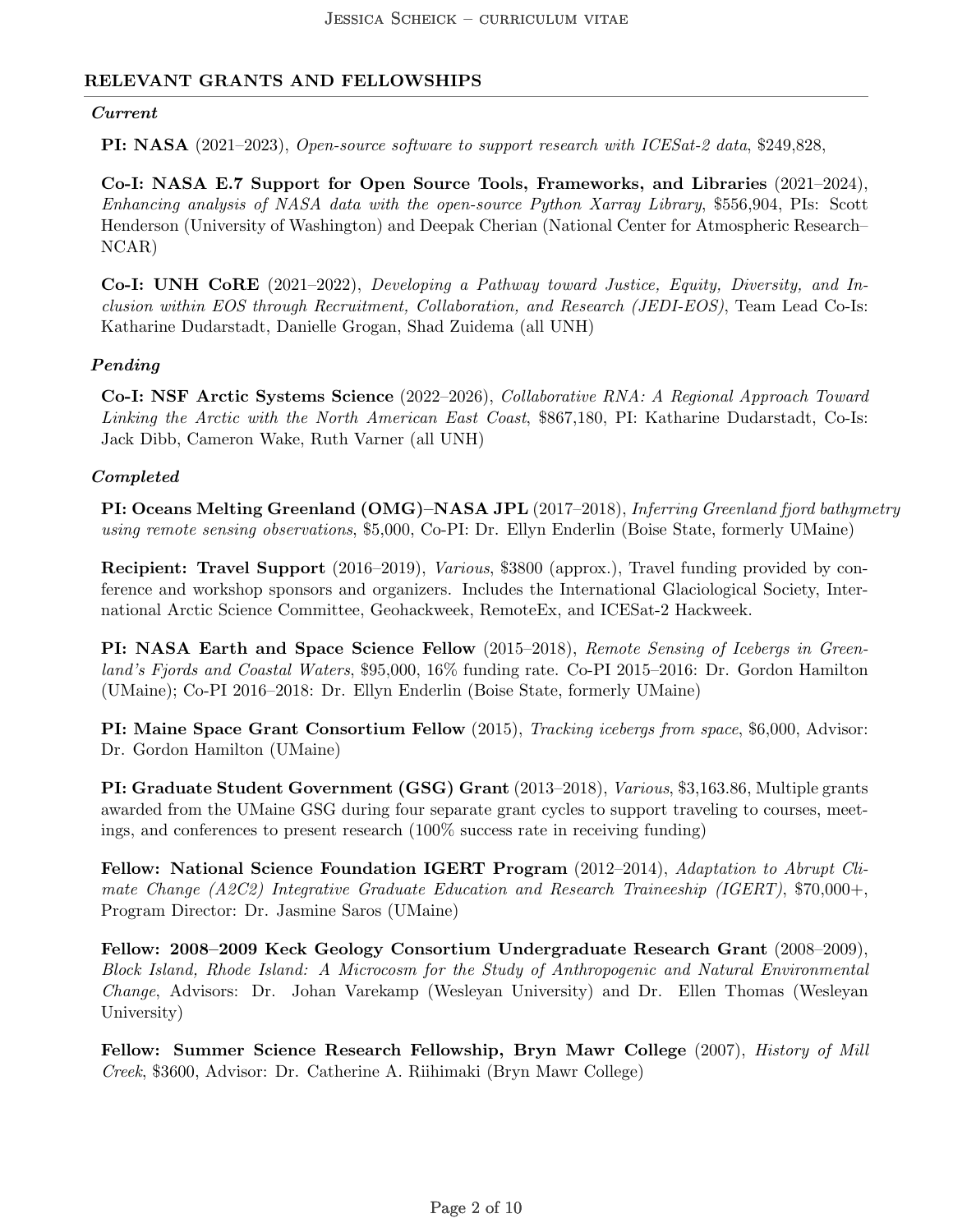# TEACHING AND OPEN SCIENCE EXPERIENCE

# Hackweeks-as-a-service team member 2021–present

University of Washington eScience Institute Seattle, Washington, USA

- Generate resources and templates for a general framework for Hackweek events.
- Design surveys and evaluate participant experiences collected via survey results to improve the Hackweek model.
- Assist with planning and executing Hackweek events.
- Develop long-term planning and follow up resources for keeping participants engaged beyond the week long event.

# Community Manager 2019–present

# ICESat-2/icepyx community  $New Hampshire, USA$

- Plan and run twice-monthly icepyx calls.
- Welcome new community members and contributors and provide one-on-one and group onboarding and training.
- Develop resources and educate disciplinary scientists in open-source and open science principles and practices.

# ICESat-2 Hackweek Co-lead Organizer and Presenter 2019–present

University of Washington eScience Institute Seattle, Washington, USA

- Community lead organizer of multiple events to teach participants about software development tools and ICESat-2 datasets, including leading "hacking" projects to practice using the tools and data introduced.
- Events held in 2020 (virtual, Cryosphere-themed) and 2022 (virtual).
- Co-developed and co-taught a series of tutorials on ICESat-2 data access, focusing on programmatic data access using icepyx.
- (2020) Led a project team in collaborative development, contributing, and community building for icepyx.
- Assisted project teams with collaborative development projects using ICESat-2 data.
- Provided real-time support for participants using the icepyx and other open-source libraries.
- Shifted (on short notice) the 2020 event to a virtual space due to the COVID-19 pandemic.

# Pangeo team member 2019–present

- Participate in weekly Pangeo sprints to work on scientific and development issues related to the Pangeo ecosystem
- Work with the Pangeo team to increase diversity among contributors
- Present at international meetings on the use of Pangeo and associated open-source tools

# Open-source Software Developer for ICESat-2 Data Tools 2019–present

Self-employed/University of New Hampshire New Hampshire New Hampshire, USA

- Initiated development of a Python library (icepyx), to provide a community and clearinghouse for scientists working with ICESat-2 data to share code and promote open science workflows through the use of example Jupyter Notebooks.
- Develop open-source software, including documentation, testing, and examples, to enable machine learning and big data analyses and cloud/high performance computing with ICESat-2's 1 TB/day datasets.

Pangeo community Lee, New Hampshire, USA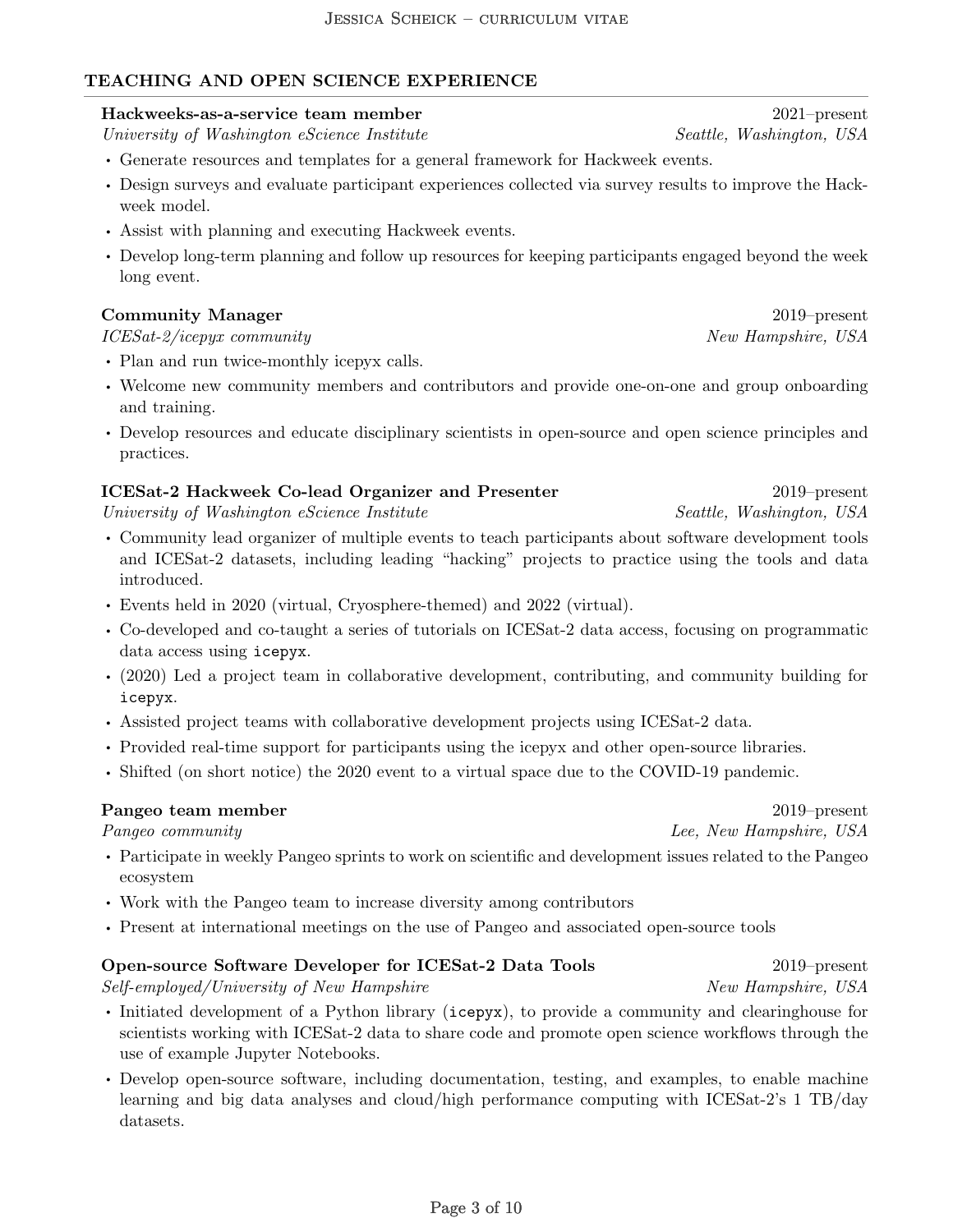#### JESSICA SCHEICK – CURRICULUM VITAE

- Collaborate with software engineers, developers, and cryospheric scientists to ensure software is relevant, directly applicable to scientific investigations, and computationally robust.
- Organize, teach at, and run annual hackweeks focused on ICESat-2 data. Run trainings and workshops at conferences and online to educate disciplinary researchers on these resources.

#### Ice Core Data Workshop Developer and Organizer 2019

University of Maine Contract Contract Contract Contract Orono, Maine, USA

- Developed tools for non-ice core specialists to easily and properly include ice core data in their research. Wrote Jupyter Notebooks in Python to demonstrate example workflows, including incorporation of a Matlab Engine to use pre-existing code libraries. Documented barriers to accessibility and use of ice core datasets.
- Worked with an interdisciplinary team to organize and plan an Ice Core Data Workshop, hosted at the University of Maine, focused on documenting and addressing current challenges associated with the formatting, archiving, access, and applications/use of ice core data.
- Coordinated workshop logistics, including setting up and managing the application, registration, and reimbursement processes, providing travel information and logistics support to attendees, and coordinating room blocks, local transportation, and field trips. Ordered food and catered the event.

| Undergraduate research supervisor                                | $2014 - 2018$     |
|------------------------------------------------------------------|-------------------|
| University of Maine                                              | Orono, Maine, USA |
| • Abigail Bradford, Earth Sciences Major (graduated spring 2015) |                   |
|                                                                  |                   |

• Emily E. Miller, Marine Sciences Major (graduated spring 2019)

| Instructor, The Arctic Challenge–Climate Change, Cultures, and Conflicts | 2016              |
|--------------------------------------------------------------------------|-------------------|
| University of Maine                                                      | Orono, Maine, USA |
| Intern                                                                   | 2014 and 2018     |
| Asiaq, Greenland Survey                                                  | Nuuk, Greenland   |
| Instructor, Abrupt Climate Change                                        | 2013              |
| University of Maine                                                      | Orono, Maine, USA |
| Co-organizer, IGERT Colloquium                                           | $2012 - 2013$     |
| University of Maine                                                      | Orono, Maine, USA |

#### OPEN-SOURCE SOFTWARE CONTRIBUTIONS

| See "Teaching and Open Science Experience" for more details |                 |
|-------------------------------------------------------------|-----------------|
| Lead-developer and maintainer, icepyx                       | $2019$ -present |
| Contributor, The Turing Way                                 | $2021$ -present |
| The Turing Institute                                        |                 |

- Contributed a JupyterBook chapter on interactive resources for learning git.
- Revised and edited the novice GitHub chapters.
- Participated in the Fall 2021 Book Dash event. I contributed to chapters on peer review and measuring the impact of events.

#### Contributor, Binder 2020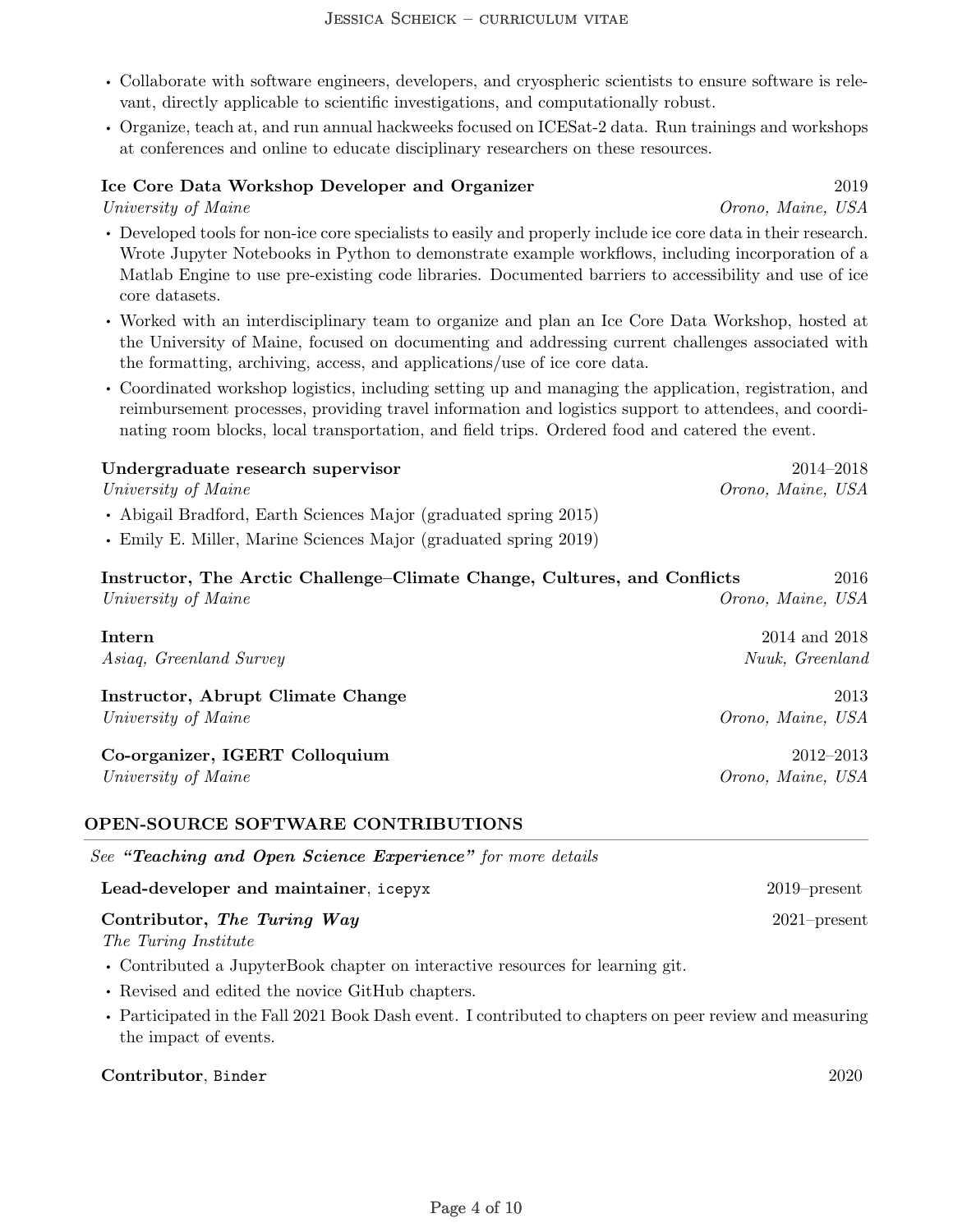### RESEARCH

#### Fjord Bathymetry from Icebergs, Greenland 2020–2021

• Automated the workflow and expanded the spatial extent of seafloor bathymetry inferred using icebergs as depth sounders (see Fjord Bathymetry from Icebergs, West Greenland). Developed a Python library and set of example notebooks for automatically identifying icebergs in digital elevation models (DEMs) and using them to infer bathymetry. Applied the workflow to nearly 500 GB of DEMs in the Kane Basin region to improve existing bathymetry maps. In collaboration with the NASA–JPL Oceans Melting Greenland (OMG) science team.

#### Fjord Bathymetry from Icebergs, West Greenland 2016–2019

• Developed novel remote sensing-based methodology to infer bathymetry in several West Greenlandic fjords using icebergs as depth sounders. Inferred relative bathymetry based on iceberg movement patterns, and in regions of relatively shallow water, estimated quantitative bathymetry. Derived water depth estimates from iceberg drafts calculated from iceberg freeboards, which were extracted from digital elevation models constructed from stereo satellite image pairs collected by the WorldView satellites. Validated the newly inferred water depths, derived from over 1 TB of imagery, using regression to compare them to previously existing, gridded datasets. Portions of this project were in collaboration with NASA–JPL's OMG science team, and the resulting data contributed to the internationally used BedMachine gridded data product.

#### Disko Bay Icebergs, West Greenland 2013–2018

• Analyzed spatial and temporal changes in iceberg size distributions to infer changes in source glacier dynamics and enable safer navigation through Greenland's coastal waters. Extracted iceberg size distributions semi-automatically using a custom computer algorithm to detect icebergs across hundreds of optical satellite images. Building the algorithm included development and implementation of a machine learning-based cloud mask designed to differentiate between clouds and icebergs. The resulting 55 shapefiles contained upwards of 10,000 features each. Compared the iceberg size distributions with point and profile measurements of velocity and ice thickness extracted from publicly available datasets. Portions of this project were in collaboration with Asiaq, Greenland Survey, and developed with input from maritime operators and policymakers.

#### Past, Present, and Future of Water Resources, Huaraz, Peru 2013–2016

• Investigated past records of water availability and glacier retreat in Quebrada Quilcayhuanca (Cordillera Blanca, Peru). This interdisciplinary investigation included paleolimnologists, an economist, a paleoecologist, and was conducted in partnership with The Mountain Institute (Huaraz, Peru).

#### Inland Migration of Crevasses, West Greenland 2012–2015

• Investigated the inland migration of crevasses after a series of them appeared at Raven Camp during the summer of 2012. Studied the strain field along the Raven Camp flowline using high rate GPS observations.

#### Hubbard Glacier, Alaska, USA 2012–2014

• Explored controls on glacier flow rate variability using high rate GPS observations.

#### Byrd Glacier, Antarctica 2011–2018

• Investigating flow variability and subglacial hydrology of Byrd Glacier using high rate GPS observations collected from almost 50 sites occupied from several months to three years.

### Block Island, Rhode Island, USA 2008–2009

• Identified historic land use patterns on Block Island through organic content analysis of lake sediments.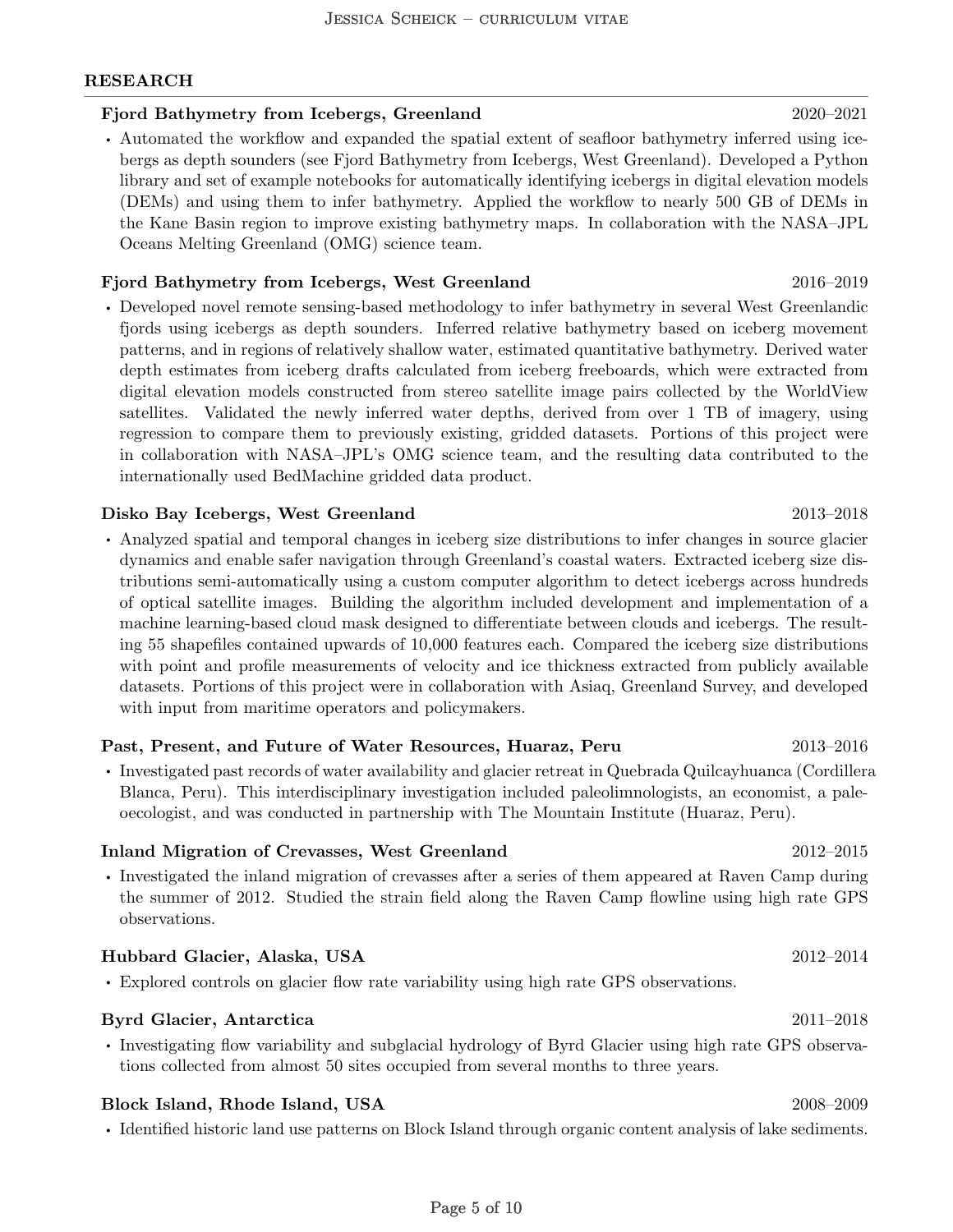#### Bryn Mawr, Pennsylvania, USA 2007

• Investigated the effect of historic mill dams on modern day Mill Creek.

#### FIELD EXPERIENCE AND LEADERSHIP

#### Raven Camp Flowline, West Greenland 2012–2014

- Installed, surveyed, and retrieved cold-weather, high-precision GPS setups along a strain grid and flowline.
- Participated in five field camp (snowmobile) and helicopter-based field campaigns, leading three of them. These efforts included equipment, personnel, and logistics planning and preparation.
- Worked with helicopter pilots to assess safety conditions and land on the ice sheet and trained and oversaw field assistants.

#### Cordillera Blanca, Peru 2014

• Coordinated and participated in a field campaign to collect water samples and map lake bathymetry in several remote, high altitude lakes near the Quebrada Quilcayhuanca for paleolimnological and paleoecological investigations.

#### Byrd Glacier, Antarctica 2013

• Retrieved multi-year cold-weather GPS installations (including power generation and storage) from sites along the glacier trunk and in the catchment area.

#### Various Sites, New Jersey, Pennsylvania, West Virginia, USA 2009–2011

- Organized, planned, led, and participated in field efforts for the collection of a variety of environmental samples across over nine sites. Tasks included field campaign planning, simultaneous management of two or more field teams, and equipment preparation, maintenance, and troubleshooting.
- Oversaw the operation, maintenance, and calibration of multiple types of long-term monitoring equipment and ensured samples and equipment met strict quality control standards.
- Collected and/or processed thousands of surface water, groundwater, sediment, marsh, soil, biota, air, and bedrock samples, including duplicates and blanks, as part of Phase I and Phase II Remedial Investigations.

#### Block Island, *Rhode Island*, *USA* 2008

• Collected and processed sediment cores and surface sediment samples using a boat-based vibracorer and grab sampler. Recorded sampling locations.

#### Powder River Basin, *Wyoming, USA* 2006

• Collected clinker samples, recorded GPS measurements, and mapped sampling locations.

#### CERTIFICATIONS AND SHORT COURSES

| NASA Cloud Hackathon: Transitioning Earthdata Workflows to the Cloud |                                 | 2021 |
|----------------------------------------------------------------------|---------------------------------|------|
| NASA OpenScapes Mentors cohort                                       | virtual, USA                    |      |
| <b>ICESat-2 Hackweek</b>                                             |                                 | 2019 |
|                                                                      |                                 |      |
| University of Washington eScience Institute                          | Seattle, Washington, USA        |      |
| Expert Witness Training Academy (EWTA)                               |                                 | 2017 |
| Mitchell Hamline School of Law                                       | <i>St. Paul, Minnesota, USA</i> |      |
| Geohackweek                                                          |                                 | 2016 |
| University of Washington eScience Institute                          | Seattle, Washington, USA        |      |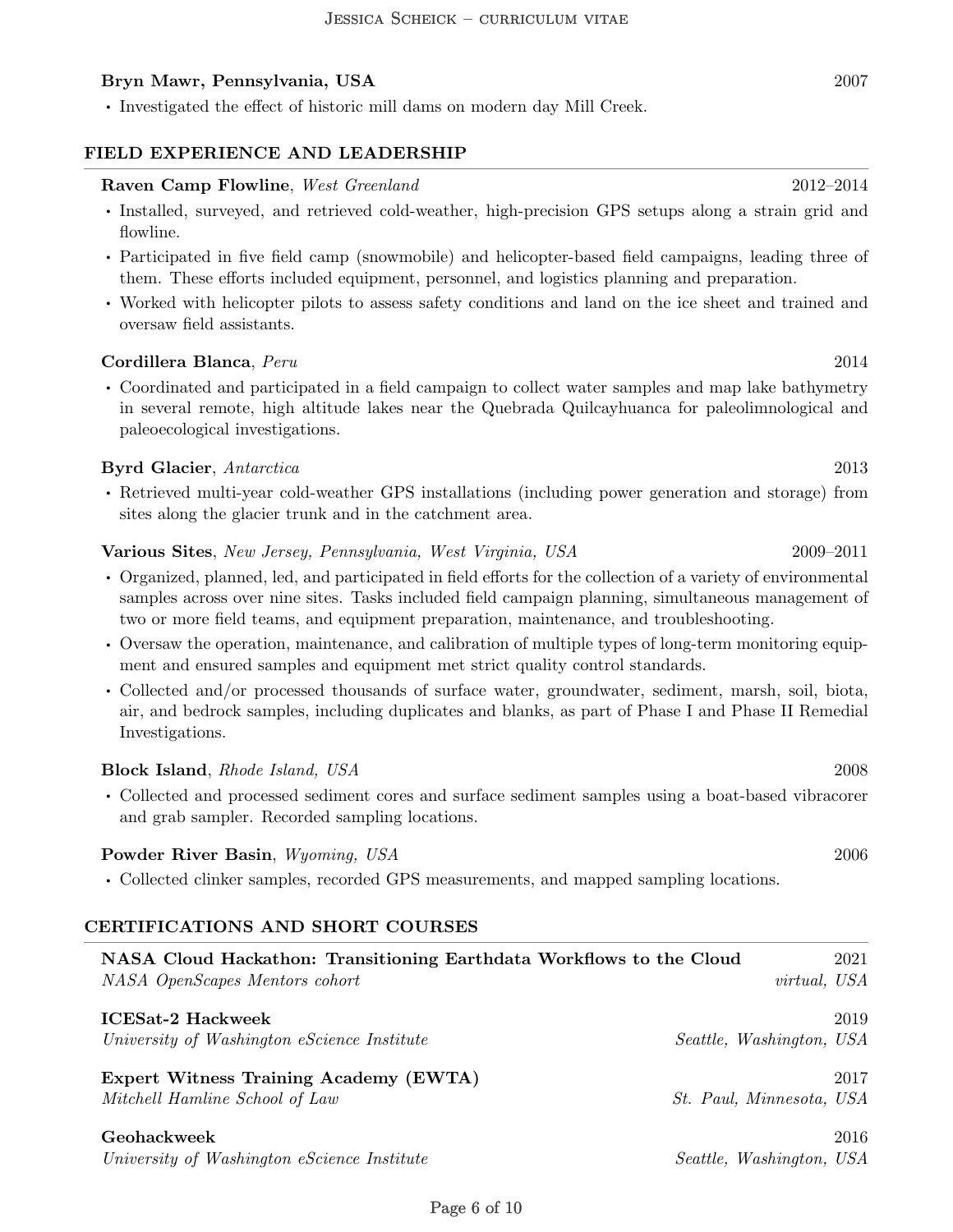New England Complex Systems Institute (NECSI) Courses, Boston, Massachusetts, USA 2013

| <b>GPS Processing Short Courses</b><br><i>UNAVCO</i>            | May $2012$ and July $2013$<br>Boulder, Colorado, USA |
|-----------------------------------------------------------------|------------------------------------------------------|
| <b>Geologist-in-training</b> , New Jersey and Pennsylvania, USA | 2011                                                 |
| 40-hour HAZWOPER Training, USA                                  | 2009                                                 |

#### PUBLICATIONS AND ABSTRACTS

Scheick, J., Bisson, K., Li, T., Leong, W., Arendt, A., (2021). "Collaborative Computational Resource Development around ICESat-2 Data: the icepyx Community and Library". Abstract and poster (presented by Wei Ji Leong). American Geophysical Union Fall Meeting, New Orleans, LA, USA. 13-17 December 2021.

Henderson, S. (July 2021). SnowEx Hackweek JupyterBook Tutorials. Version 2021.07.23. DOI: 10.5281/ zenodo.5590433.

Arendt, A., Scheick, J., Shean, D., Buckley, E., Grigsby, S., Haley, C., Heagy, L., Mohajerani, Y., Neumann, T., Nilsson, J., Markus, T., Paolo, F. S., Perez, F., Petty, A., Schweiger, A., Smith, B., Steiker, A., Alvis, S., Henderson, S., Holschuh, N., Liu, Z., Sutterley, T., (Aug. 2020). 2020 ICESat-2 Hackweek Tutorials. Version 1.0.0. DOI: 10.5281/zenodo.3966463.

Scheick, J., Arendt, A., Heagy, L., Paolo, F., Perez, F., Steiker, A., (2020). "icepyx: Developing Community and Software Around ICESat-2 Data". Abstract and eLightning (poster + presentation). American Geophysical Union Fall Meeting, virtual, USA. 1-17 December 2020.

Scheick, J. (2020). "Pangeo for training: Uses, Lessons Learned, and a User Perspective". Earth Science Information Partnership (ESIP) 2020 Summer Meeting, Putting Data to Work, 14-24 July 2020. url: https://static.sched.com/hosted\_files/2020esipsummermeeting/f4/JScheick\_ESIP\_Pangeofor-training\_2020-07-23.pdf.

Scheick, J., Arendt, A., Heagy, L., Perez, F., (2019). Introducing icepyx, an open source Python library for obtaining and working with ICESat-2 data. Abstract and poster. American Geophysical Union Fall Meeting, San Francisco, California, USA. 9-13 December 2019. doi: 10.1002/essoar.10501423.1.

Scheick, J., Enderlin, E. M., Miller, E. E., Hamilton, G., (2019). "First-order estimates of coastal bathymetry in Ilulissat and Naajarsuit Fjords, Greenland, from remotely-sensed iceberg observations". In: Remote Sensing 11  $(8)$ , p. 935. doi: 10.3390/rs11080935.

Scheick, J., Enderlin, E. M., Hamilton, G., (2019). "Semi-automated open water iceberg detection from Landsat applied to Disko Bay, West Greenland". In: *Journal of Glaciology* 65 (251), pp. 468–480. DOI: 10.1017/jog.2019.23.

Scheick, J., Enderlin, E. M., Miller, E. E., Hamilton, G., (2018). "Icebergs as Depth Sounders: Improving Bathymetry Maps in Uncharted Regions". Abstract and poster. American Geophysical Union Fall Meeting, Washington, DC, USA. 10-14 December 2018.

Scheick, J., Enderlin, E. M., Hamilton, G., (2017). "Remote sensing of icebergs in Disko Bay, west Greenland". Abstract and poster. International Symposium on Polar Ice, Polar Climate, Polar Change: Remote sensing advances in understanding the cryosphere. International Glaciological Society. University of Colorado Boulder, Boulder, Colorado, USA. 14-19 August 2017.

Scheick, J., Enderlin, E. M., Hamilton, G., (2017). "Enhancing Greenland fjord bathymetry maps using remotely sensed data". Abstract and talk. International Arctic Science Committee - Network on Arctic Glaciology (IASC-NAG) Workshop. Bethel, Maine, USA. 23-25 January 2017.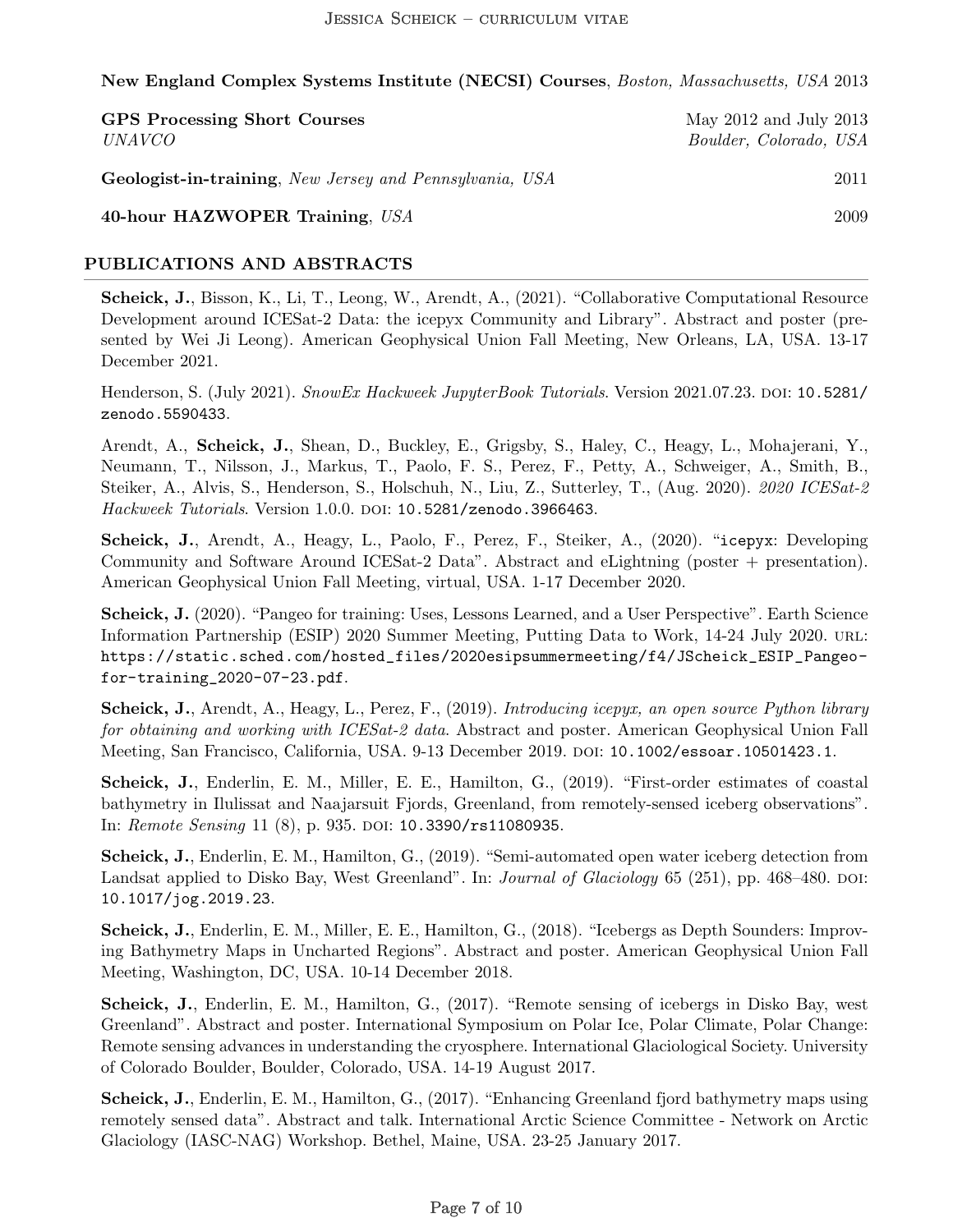Scheick, J., Enderlin, E. M., Hamilton, G., (2016). "Improving Greenland fjord bathymetry maps from space". Abstract and talk. American Geophysical Union Fall Meeting, San Francisco, California, USA. 12-16 December 2016.

Scheick, J., Enderlin, E. M., Hamilton, G., (2016). "Inferring Greenland fjord and coastal bathymetry using icebergs". Abstract, poster, and IGNITE talk. International Symposium on Interactions of Ice Sheets and Glaciers with the Ocean. International Glaciological Society. Scripps Institution of Oceanography, La Jolla, California, USA. 10-15 July 2016.

Stearns, L. A., Hamilton, G., Veen, C. J., Finnegan, D. C., O'Neel, S., Scheick, J., Lawson, D. E., (2015). "Glaciological and marine geological controls on terminus dynamics of Hubbard Glacier, southeast Alaska". In: Journal of Geophysical Research-Earth Surface 120, pp. 1065–1081. pol: 10.1002/ 2014JF003341.

Scheick, J., Hamilton, G., Butler, M. B., Mätzler, E., Abermann, J., (2015). "Changes in iceberg size and distribution in Greenland's coastal waters". Abstract and talk. Arctic Frontiers 2015 Conference: Climate and Energy. Tromsø, Norway. 22 January 2015.

Scheick, J., Hamilton, G., Butler, M. B., Mätzler, E., Abermann, J., (2014). "Iceberg hazards and maritime traffic in Disko Bay, West Greenland". Abstract and poster. American Geophysical Union Fall Meeting, San Francisco, California, USA. 15-19 December 2014.

Scheick, J., Hamilton, G., (2013). "Using high rate GPS observations to investigate two subglacial lakes under Byrd Glacier, Antarctica". Mini-paper and talk. Harold W. Borns, Jr. Symposium. Climate Change Institute, University of Maine, Orono, Maine USA. 22-23 April 2013.

Scheick, J., Hamilton, G., (2012). "Hubbard Glacier, AK: a brief history and preliminary velocity results from high rate GPS observations". Mini-paper and talk. Harold W. Borns, Jr. Symposium. Climate Change Institute, University of Maine, Orono, Maine USA. 5-6 April 2012.

Varekamp, J. C., Thomas, E., Bartolai, A., Gillig, S., Kravet, E., Neurath, R., Scheick, J., Veeneman, C., (2010). "The Evolution of Great Salt Pond (Block Island, RI) over the last 3500 years". Geological Society of America Abstracts with Programs, Vol. 42, No. 1.

Scheick, J. (2009). "Using Carbon and Nitrogen Isotopes and Loss-on-Ignition to Reconstruct the Land Use History of Block Island, Rhode Island". In: Proceedings of the 22nd Annual Keck Research Symposium in Geology, pp. 297–301.

### TALKS WITHOUT ABSTRACTS

Scheick, J. (2021). "icepyx: an ICESat-2 user community and software library". ICESat-2 Applications Quarterly Call, 12 May 2021.

Scheick, J., Kotlinski, N., Steiker, A., (2021). "IceFlow and icepyx: Python tools for harmonizing laser altimetry datasets in an open science framework". NASA Earthdata Webinar, 28 April 2021.

Scheick, J. (2020). "Icebergs, satellites, and open science". Georgia Tech Invited Seminar Series (Ice-T), Ice and Climate Group, 23 July 2020.

Scheick, J. (2020). "Remote sensing, software development, and their applications in cryospheric research". Brown bag, University of New Hampshire Earth Science Research Center. 3 March 2020.

Scheick, J., Enderlin, E. M., Miller, E., (2019). "First-order bathymetry estimates from remotely sensed icebergs". Webinar. NASA Oceans Melting Greenland (OMG) Science Team Meeting. 13-14 June 2019.

Scheick, J., Enderlin, E. M., Hamilton, G., (2018). "Icebergs in Disko Bay: remotely sensed indicators of terminus change and bathymetry". Invited seminar, USACE Cold Regions Research and Engineering Lab (CRREL), Hanover, New Hampshire, USA. 17 September 2018.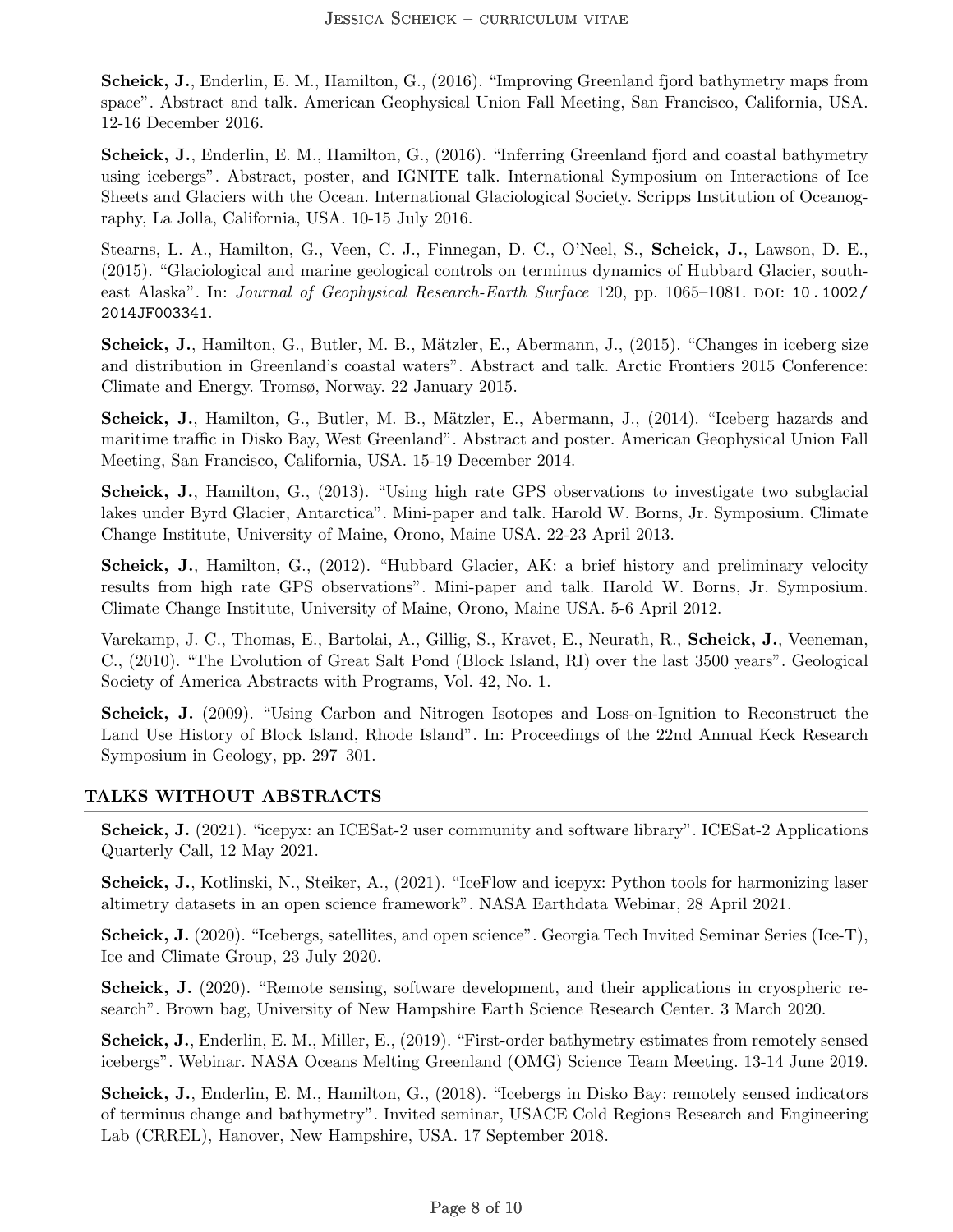Scheick, J., Enderlin, E. M., Hamilton, G., (2018). "Automated iceberg detection using Landsat: method and example application in Disko Bay, west Greenland". Invited seminar, Asiaq Greenland Survey, Nuuk, Greenland. 19 April 2018.

Scheick, J., Enderlin, E. M., Hamilton, G., (2017). "Improving Greenland fjord bathymetry maps from space". Webinar. NASA Oceans Melting Greenland (OMG) Science Team Meeting. 22-23 June 2017.

Scheick, J., Enderlin, E. M., Hamilton, G., (2017). Remote sensing of icebergs in Disko Bay, west Greenland. RemoteEx Workshop, Iceland. 12-17 June 2017.

Scheick, J. (n.d.). Invited opening speaker and talk ("Becoming a glaciologist"). First Lego League State Championship, hosted by Maine Robotics. Augusta, Maine, USA. 10 December 2016.

Scheick, J., Hamilton, G., Butler, M. B., Mätzler, E., Abermann, J., (2015). "Changes in iceberg size and distribution in Greenland's coastal waters". Northeast Glaciology Meeting. Woods Hole Oceanographic Institute, Massachusetts, USA. 16-17 April 2015.

Scheick, J., Belknap, S., (2013). "Abrupt climate change and human well-being in the high-Arctic". INT-500 Seminar Series, IGERT, Climate Change Institute, and School of Policy and International Affairs, University of Maine, Orono, Maine, USA. 23 October 2013.

Scheick, J. (2013). "Changes in glacier flow and adaptation to abrupt climate change". IGERT Annual Retreat, Darling Marine Center, Damariscotta, Maine, USA. 13 September 2013.

Scheick, J. (2012). "Outlet glacier dynamics and adaptation to abrupt climate change". IGERT Annual Retreat, Schoodic Education and Research Center, Winter Harbor, Maine, USA. 14 September 2012.

Scheick, J. (2010). "Berry's Creek Study Area: the View from the Phrag". Geosyntec Consultants Groundwater Action Group Conference, Boston, Massachusetts, USA. 8-10 October 2010.

### HONORS AND AWARDS

| <b>50 Rising Stars, Geospatial World</b>                                                    | 2022      |
|---------------------------------------------------------------------------------------------|-----------|
| The Honor Society of Phi Kappa Phi, University of Maine                                     | 2019      |
| School of Earth and Climate Sciences Student Presentation Award,<br>University of Maine     | 2018      |
| NASA Earth and Space Science Fellowship, University of Maine                                | 2015-2018 |
| Climate Change Institute Borns Symposium Student Presentation Award,<br>University of Maine | 2015      |
| Maine Space Grant Consortium Fellow, University of Maine                                    | 2015      |
| <b>NSF IGERT Fellow, University of Maine</b>                                                | 2012-2014 |
| Keck Geology Consortium Fellow, Bryn Mawr College                                           | 2008-2009 |
| Summer Science Research Fellowship, Bryn Mawr College                                       | 2007      |
| Girl Scout Gold Award, Delaware-Raritan Girl Scout Council, New Jersey                      | 2004      |
|                                                                                             |           |

#### PROFESSIONAL SERVICE AND OUTREACH

| Justice, Equity, Diversity, and Inclusion in EOS (JEDI-EOS) council member, Institute for |                 |
|-------------------------------------------------------------------------------------------|-----------------|
| the Observation of Earth, Oceans, and Space (EOS), University of New Hampshire            | $2021$ -present |
| <b>Steering Committee Member, EarthCube Annual Meeting Call for Notebooks</b>             | 2022            |
| <b>Notebook Reviewer</b> , EarthCube Annual Meeting                                       | 2021            |